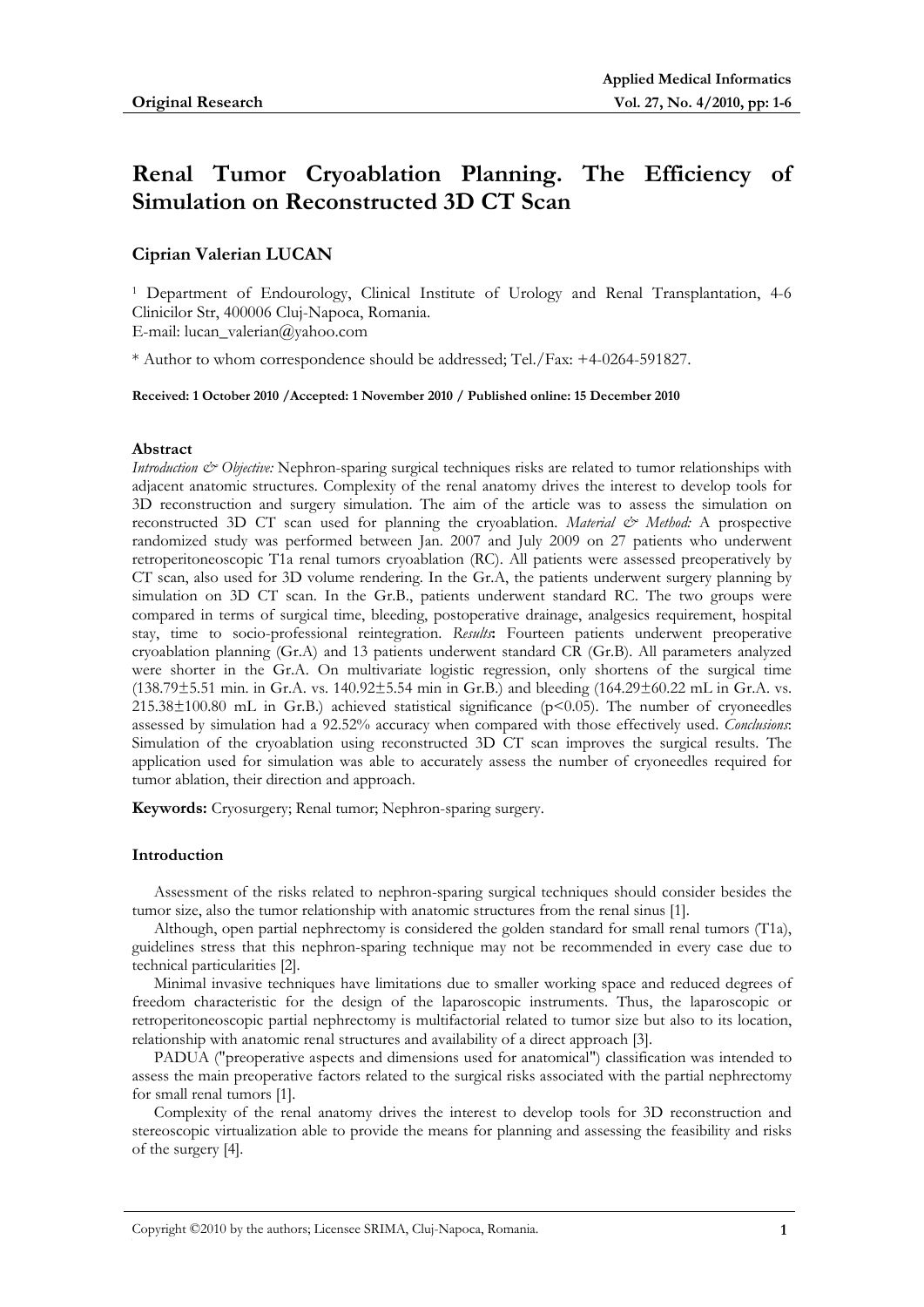The aim of the article was to assess the simulation on reconstructed three dimensional CT scan used for planning the renal tumor cryoablation.

## **Material and Method**

## *Study design*

A prospective study was performed between January 2007 and July 2009 on 27 patients who underwent retroperitoneoscopic T1a renal tumors cryoablation. All patients were assessed preoperatively by enhanced spiral CT scan (Siemens 64 slice Somatom Sensation). The CT slices were used for three dimensional (3D) volume rendering. The patients were randomly distributed in two groups. In the Gr.A, the patients underwent planning of the surgery by simulation of the cryoablation on individualized reconstructed 3D CT scan. Renal tumor cryoablation was done without prior planning for the patients from Gr.B. The two groups were compared in terms of surgical time, bleeding, postoperative drainage, analgesics requirement, hospital stay, time to socio-professional reintegration. For all patients, the number of cryoneedles was assessed by simulation on reconstructed 3D CT scan and compared with the number effectively used.

#### *Renal tumor cryoablation procedure and its simulation on reconstructed 3D CT*

The retroperitoneoscopic cryoablation procedure was described in a previous paper [5].

Cryoablation simulation was done using an application developed as part of the CrioLapSim research project in partnership between Clinical Institute of Urology and Renal Transplantation and the Computer Science Department of the Technical University of Cluj-Napoca. The simulation was done using an implementation of the DicomTools application which allows qualitative and quantitative assessment of the cryoneedles setting, evolution of the temperature map. The application allows using of a oblique plan, which could be set perpendicular to the direction of the cryoneedles.

After processing the CT slices, the region of interest is selected to include the affected kidney and the tumor. A 3D surface of the reconstructed volume is created and visualized in the whole body CT scan (Figure 1.).

Following identification of the ideal oblique plan, the cryoablation volumes corresponding to the - 20°C isotherm and a 20 mm size, generated by every cryoneedle, are placed to cover the whole tumor volume.

The planning of the cryoablation is presented in Figure 2.

The 3D reconstruction was also used for planning the surgical approach, the extension of the perirenal dissection, the direction and number of the cryoneedles required for the procedure.

#### *Statistical analysis*

Parametric continuous variables are given as the mean plus or minus standard deviation and categorized according to the median value. The efficiency of the simulation on reconstructed 3D CT scan was assessed by logistic regression. A  $p \le 0.05$  was considered statistically significant. All data were analyzed with the EpiInfo™, Version 3.5.1 (National Center for Public Health Informatics, USA).

#### **Results**

Fourteen patients underwent preoperative cryoablation planning using reconstructed 3D CT model (Gr.A) and 13 patients underwent renal tumor cryoablation without prior surgery planning (Gr.B).

All parameters analyzed were shorter in the Gr.A (Table 1.). On multivariate logistic regression, only shortens of the surgical time and bleeding achieved statistical significance (Table 2.), for  $p < 0.05$ .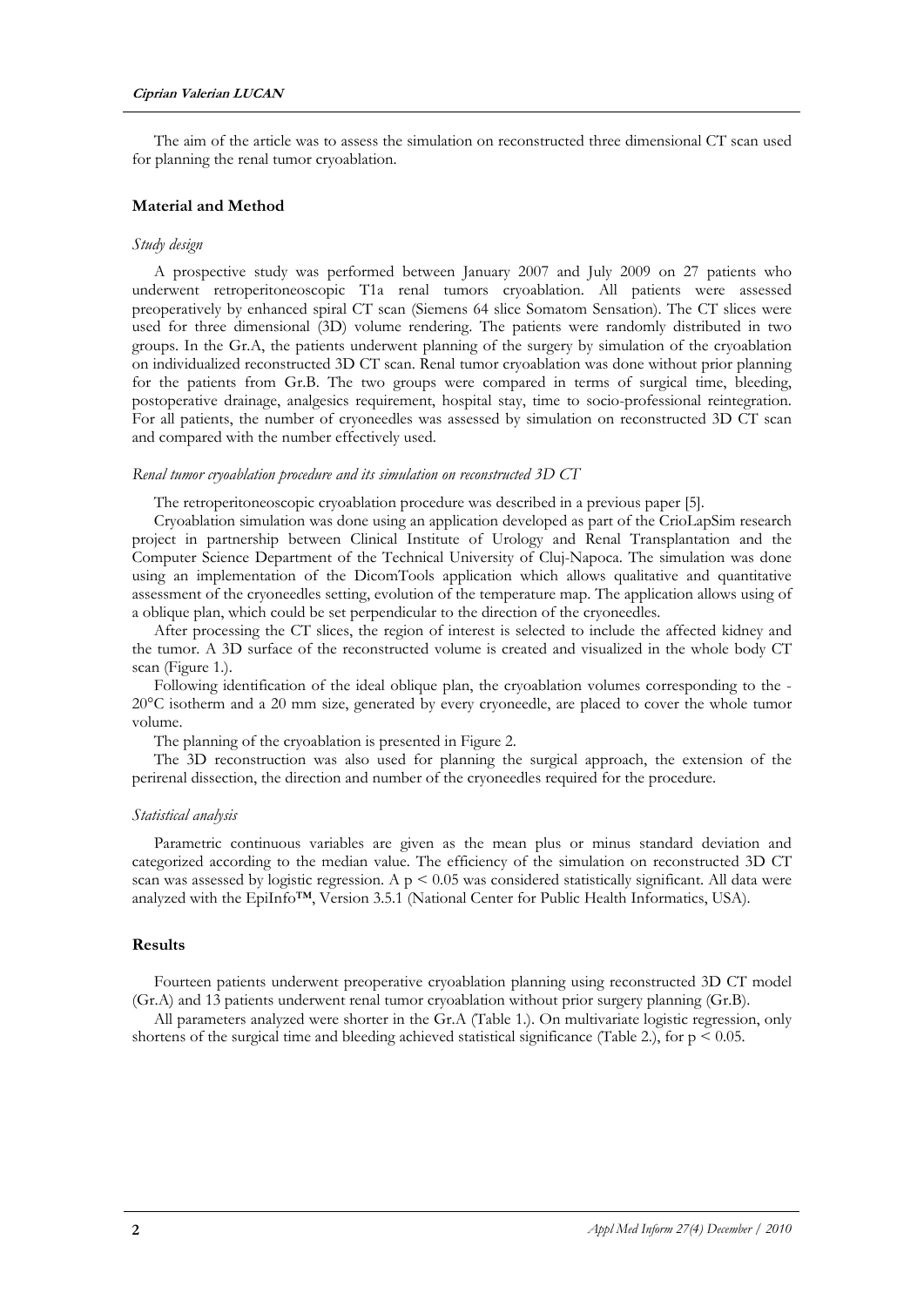## **Renal tumor cryoablation planning. The efficiency of simulation on reconstructed 3D CT scan**



**Figure 1.** The region of interest has been used to generate the 3D reconstructed surface, displayed in the thoraco-abdominal CT scan.



**Figure 2.** Planning of the cryoablation. The tumor volume is included by the summed volume of the ice balls, corresponding to the isotherm of -20°C and a diameter of 2 cm.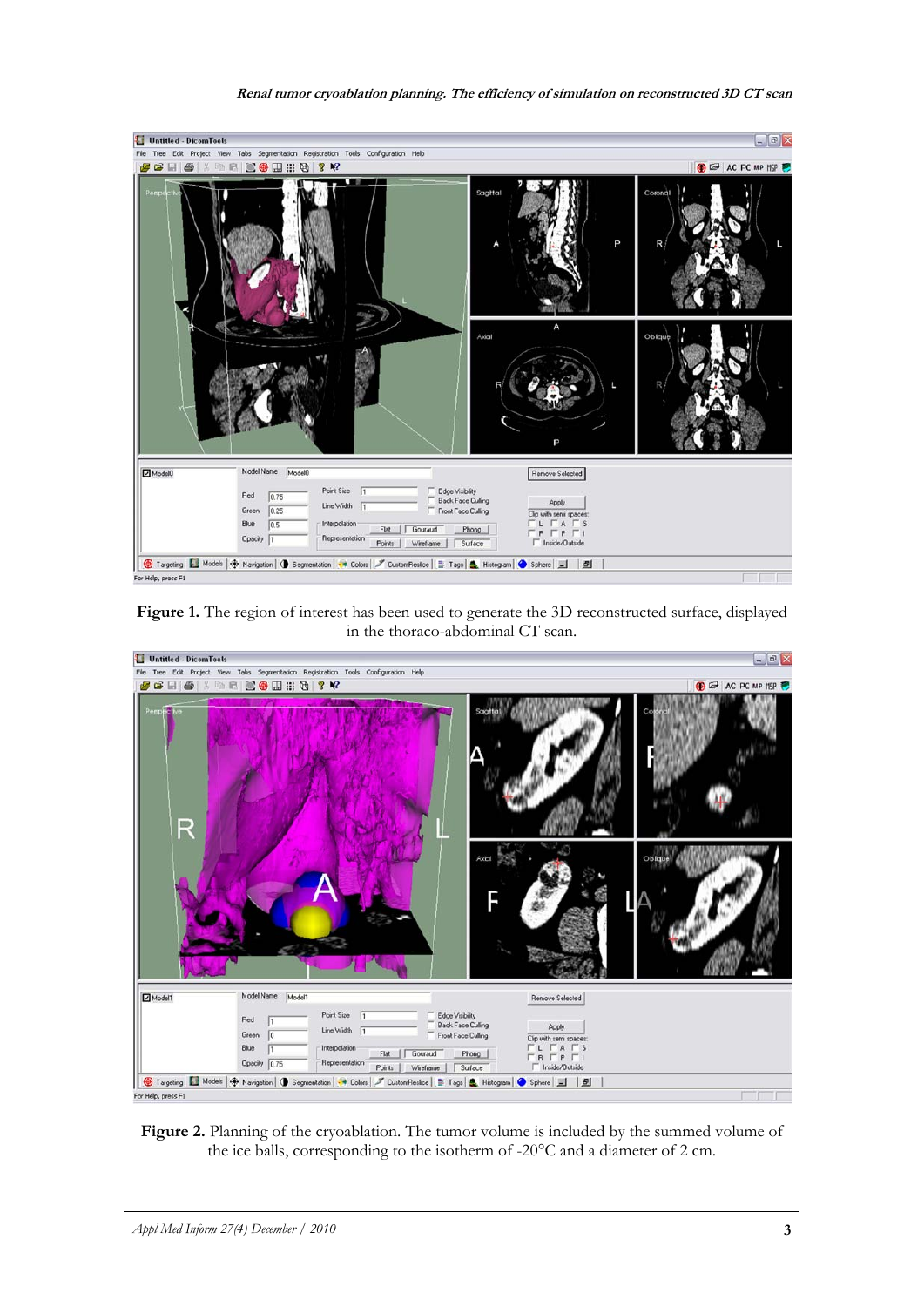|                                                           | Gr.A              | Gr.B                |
|-----------------------------------------------------------|-------------------|---------------------|
| Number of patients                                        | 14                | 13                  |
| Surgical time (min.)                                      | 138.79±5.51       | $140.92 \pm 5.54$   |
| Bleeding (mL.)                                            | 164.29±60.22      | $215.38 \pm 100.80$ |
| Postoperative drainage (mL.)                              | $80.36 \pm 22.31$ | 98.08±18.99         |
| Analgesics requirements (mg equivalent morphine sulphate) | $10.36 \pm 4.55$  | $11.53 \pm 3.67$    |
| Hospital stay (days)                                      | $5.5 \pm 2.38$    | $5.69 \pm 2.25$     |
| Socio-professional reintegration (days)                   | $13.93 \pm 4.34$  | $14.85 \pm 4.10$    |

**Table 2.** Multifactorial logistic regression

**Table 1.** Main results

| <b>Regression parameters</b>                                          | <b>Beta</b> | Std.<br>Err. of<br><b>Beta</b> | B        | Std.<br>Err.<br>of B | t(19)    | p-level |
|-----------------------------------------------------------------------|-------------|--------------------------------|----------|----------------------|----------|---------|
| Intercept                                                             |             |                                | 93.295   | 3.396                | 27.472   | 0.000   |
| Tumor volume (cm3)                                                    |             | 0.201                          | 0.001    | 0.002                | 0.406    | 0.689   |
| Surgical time (min.)                                                  |             | 0.274                          | 0.053    | 0.025                | 2.112    | 0.048   |
| Bleeding (mL)                                                         |             | 0.264                          | 0.004    | 0.002                | 2.385    | 0.027   |
| Postoperative drainage (mL)                                           | 0.269       | 0.208                          | 0.006    | 0.005                | 1.291    | 0.212   |
| equivalent<br>Analgesics<br>requirements<br>(mg<br>morphine sulphate) | $-0.270$    | 0.225                          | $-0.033$ | 0.028                | $-1.199$ | 0.245   |
| Hospital stay (days)                                                  | $-0.321$    | 0.262                          | $-0.072$ | 0.059                | $-1.226$ | 0.235   |
| Socio-profesional reintegration (days)                                |             | 0.202                          | 0.013    | 0.025                | 0.506    | 0.618   |

N=27, R=0.61733663, R<sup>2</sup>=0.38110451, Adjusted R<sup>2</sup>=0.15309039, F(7,19)=1.6714, p<0.17611, Std.Error of estimate: 0.46858

The number of cryoneedles was assessed by simulation on reconstructed 3D CT scan with a 92.52% accuracy when compared with those effectively used. The average tumor size, in regard with the number of cryoneedles used, is presented in Table 3.

|       | Nr. cryoneedles Nr. Patients | Tumor size (cm)         |         | Tumor volume $(cm3)$                          |              |  |
|-------|------------------------------|-------------------------|---------|-----------------------------------------------|--------------|--|
|       |                              | average                 | range   | average                                       | range        |  |
|       |                              | $1.49 \pm 0.36$         | $1 - 2$ | $8.98 \pm 5.94$                               | $2.4 - 18.8$ |  |
|       |                              | $2.38\pm0.16$   2.2-2.5 |         | $32.12 \pm 6.42$                              | 25.1-36.8    |  |
|       |                              | $2.72\pm0.13$   2.6-2.9 |         | $47.68 \pm 6.93$                              | 41.4-57.5    |  |
|       |                              |                         |         | $3.13\pm0.05$   3.1-3.2   71.95 $\pm$ 3.51    | 70.2-77.2    |  |
|       |                              | 3.8                     |         | 129.29                                        |              |  |
|       |                              | 4±0.17                  |         | $3.8-4.2$   $148.6 \pm 19.41$   $129.3-174.6$ |              |  |
| Total | 27                           | $2.58 \pm 0.91$         |         | 54.9±49.35                                    |              |  |

**Table 3.** Relation between tumor size and number of cryoneedles planned preoperatively.

## **Discussion**

Minimal invasive nephron sparing surgery is challenging regardless the specific technique involved. Experience is a key point to feasibility and efficiency but knowing the specific anatomic characteristic allows proper indications and may improve the surgery and the patient's outcome.

Considering 6 studies on laparoscopic partial nephrectomy [3,6-11], renal hilar vessels clamping was required only in four studies in a proportion varying between 45% to 99%, while average tumor size vary between 1.9 cm to 2.9 cm. Also, the complication rate varies largely from 10% to 33%. An explanation for a such variability of the results may be due to other factors than simply tumor size [11].

Preoperative assessment of the kidney and tumor improved over time due to progresses in imaging techniques [12]. With increased resolution of the CT, MRI and ultrasound imaging, development of the computer processing allows 3D applications to be developed. It looks like exploring the anatomy did not require cutting any more [13,14].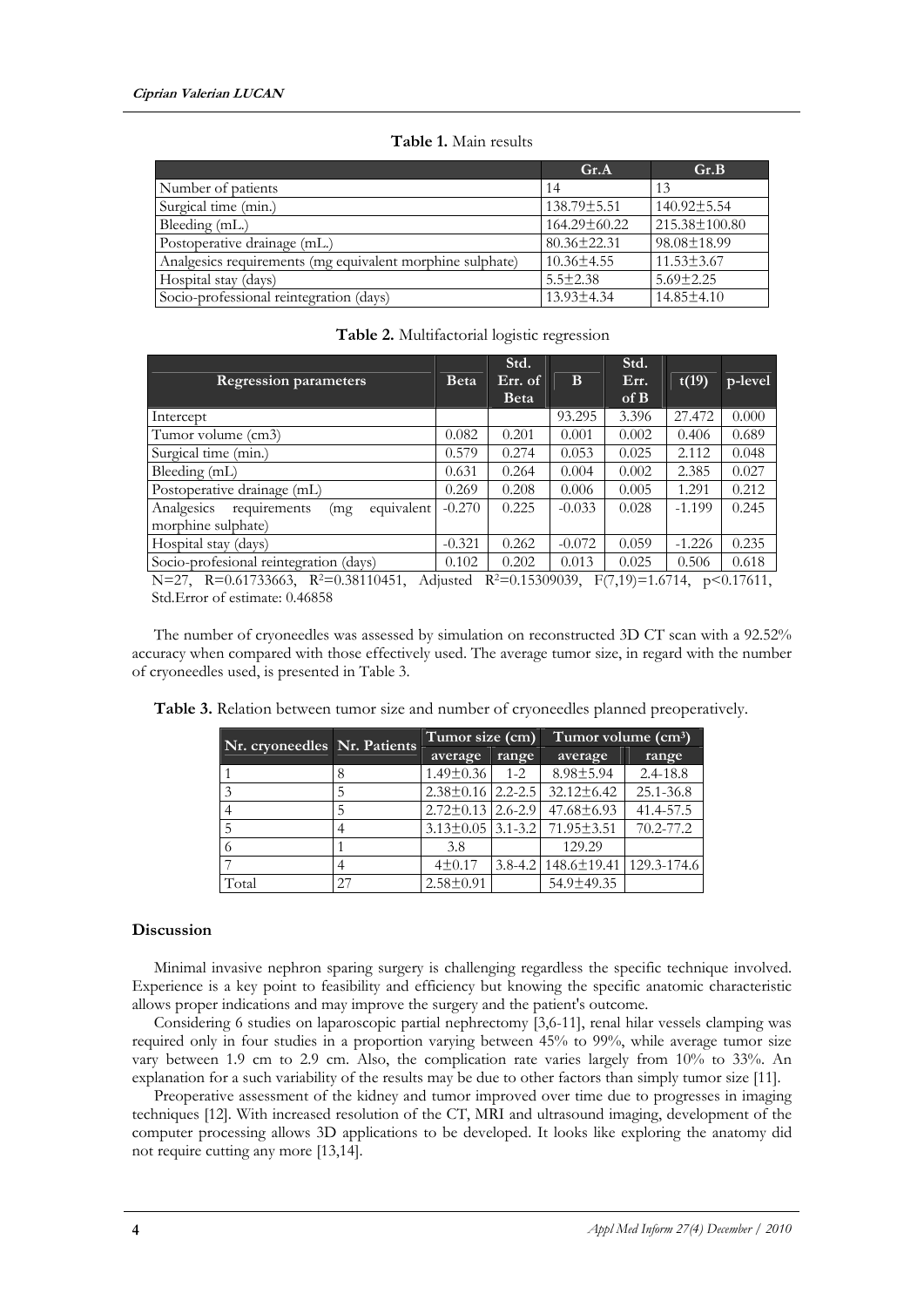At present, there are many software and hardware solutions for 3D CT reconstruction but such instruments are used mainly by those involved in imaging diagnosis and only for limited purposes by those who treat. Many applications are dedicated to various types of radiotherapy and less to surgical treatment.

A specific attention was paid to renal vasculature in the case of planning the partial nephrectomy. For such purpose, 3D CT imaging proves utility but vessels are not the only aspects of interest [13]. The correct approach to the kidney and tumor, the tumor relation to the calyx may also contribute to less complications and a better outcome after nephron sparing surgery.

The application used in this study allows specifically planning the surgery with significantly reduced surgical time and bleeding. The software allows establishing the extension of the perirenal dissection, the direction and approach points for cryoneedles placement and assessing the particular number of cryoneedles required for a specific tumor.

The application was customized for different cryoneedle in regard with the producer specifications.

The number of cryoneedles required was related to tumor size: one for tumors less than 2 cm, 3 for tumor size between 2 to 2.5 cm, 4 cryoneedles for tumors up to 3 cm, 5 for tumors 3 to 3.5 cm and 6-7 cryoneedles for tumors up to 4 cm.

#### **Conclusions**

Simulation of the cryoablation using reconstructed 3D CT scan improves the surgical results. The application used for simulation was able to accurately assess the number of cryoneedles required for tumor ablation, their direction and approach.

## **Ethical Issues**

The study was approved by the local comity of ethics and considered beneficial to the patient since the use of simulation may add valuable data for procedure planning, and the surgical protocol was not changed in the absence of simulation.

## **Conflict of Interest**

The patients give the informed consent for participating in the study, with respect of the confidentiality. The author declares that he has no conflict of interest.

## **Acknowledgements**

The software used for cryoablation simulation was produced by the Computer Science Department of the Technical University of Cluj-Napoca, as partner in the research project CrioLapSim conducted by Clinical Institute of Urology and Renal Transplantation.

## **References**

- 1. Ficarra V, Novara G, Secco S, Macchi V, Porzionato A, De Caro R, et al. Preoperative Aspects and Dimensions Used for an Anatomical (PADUA) Classification of Renal Tumours in Patients who are Candidates for Nephron-Sparing Surgery. Eur Urol 2009;56:786-793.
- 2. Novick AC, Campbell SC, Belldegrun A, Blute ML, Chow GK, Derweesh IH, et all. Guideline for management of the clinical stage 1 renal mass. [online] ©2009 [Accessed September 2010]. American Urological Association Web site. http://www.auanet.org/ content/guidelinesand-qualitycare/clinical-guidelines/main-reports/renalmass09.pdf.
- 3. Link RE, Bhayani SB, Allaf ME, Varkarakis I, Inagaki T, Rogers C, et all. Exploring the learning curve, pathological outcomes and perioperative morbidity of laparoscopic partial nephrectomy performed for renal mass. J Urol 2005;173:1690-1694.
- 4. Smith PA, Marshall FF, Urban BA, Heath DG, Fishman EK. Three-dimensional CT stereoscopic